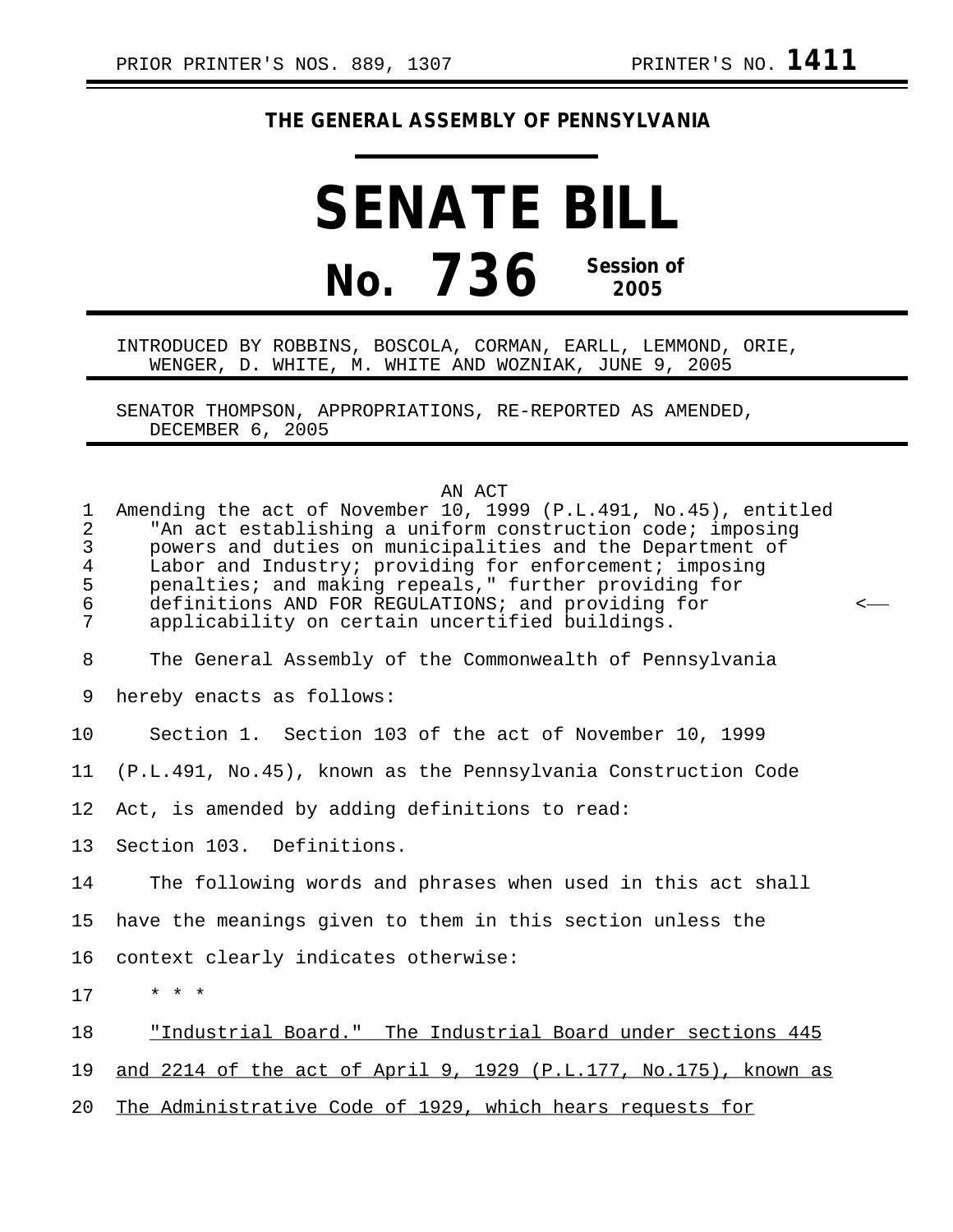| 1  | variances and extensions of time and appeals of decisions of the    |
|----|---------------------------------------------------------------------|
| 2  | Department of Labor and Industry under the Uniform Construction     |
| 3  | Code.                                                               |
| 4  | * * *                                                               |
| 5  | <u>"Uncertified building." An existing building which, prior to</u> |
| 6  | April 9, 2004, was not approved for use and occupancy by the        |
| 7  | Department of Labor and Industry or a municipality which was        |
| 8  | enforcing a building code. The term does not include a              |
| 9  | residential building.                                               |
| 10 | $\star$<br>$\star$<br>$\star$                                       |
| 11 | SECTION 1.1. SECTION 301(A) OF THE ACT IS AMENDED BY ADDING<br><    |
| 12 | A PARAGRAPH TO READ:                                                |
| 13 | SECTION 301. ADOPTION BY REGULATIONS.                               |
| 14 | (A)<br>REGULATIONS.--                                               |
| 15 | $\star$ $\star$<br>$\star$                                          |
| 16 | (9)<br>REGULATIONS UNDER THIS SUBSECTION SHALL INCLUDE THE          |
| 17 | ADOPTION OF SECTION 110.3 (TEMPORARY OCCUPANCY) OF THE              |
| 18 | INTERNATIONAL BUILDING CODE.                                        |
| 19 | $\star$                                                             |
| 20 | Section 2. Section 902 of the act is amended to read:               |
| 21 | Section 902. Applicability to [historic] certain buildings[,        |
| 22 | structures and sites].                                              |
| 23 | (a) Historic buildings, structures and sites.--The                  |
| 24 | provisions of the 1999 BOCA National Building Code, Fourteenth      |
| 25 | Edition, relating to the construction, repair, alteration,          |
| 26 | addition, restoration and movement of structures shall not apply    |
| 27 | to existing buildings and structures, or new buildings and          |
| 28 | structures not intended for residential use on historic sites,      |
| 29 | that are identified and classified by the Federal, State or         |
| 30 | local government authority as historic buildings or sites where     |
|    | 20050S0736B1411<br>$-2-$                                            |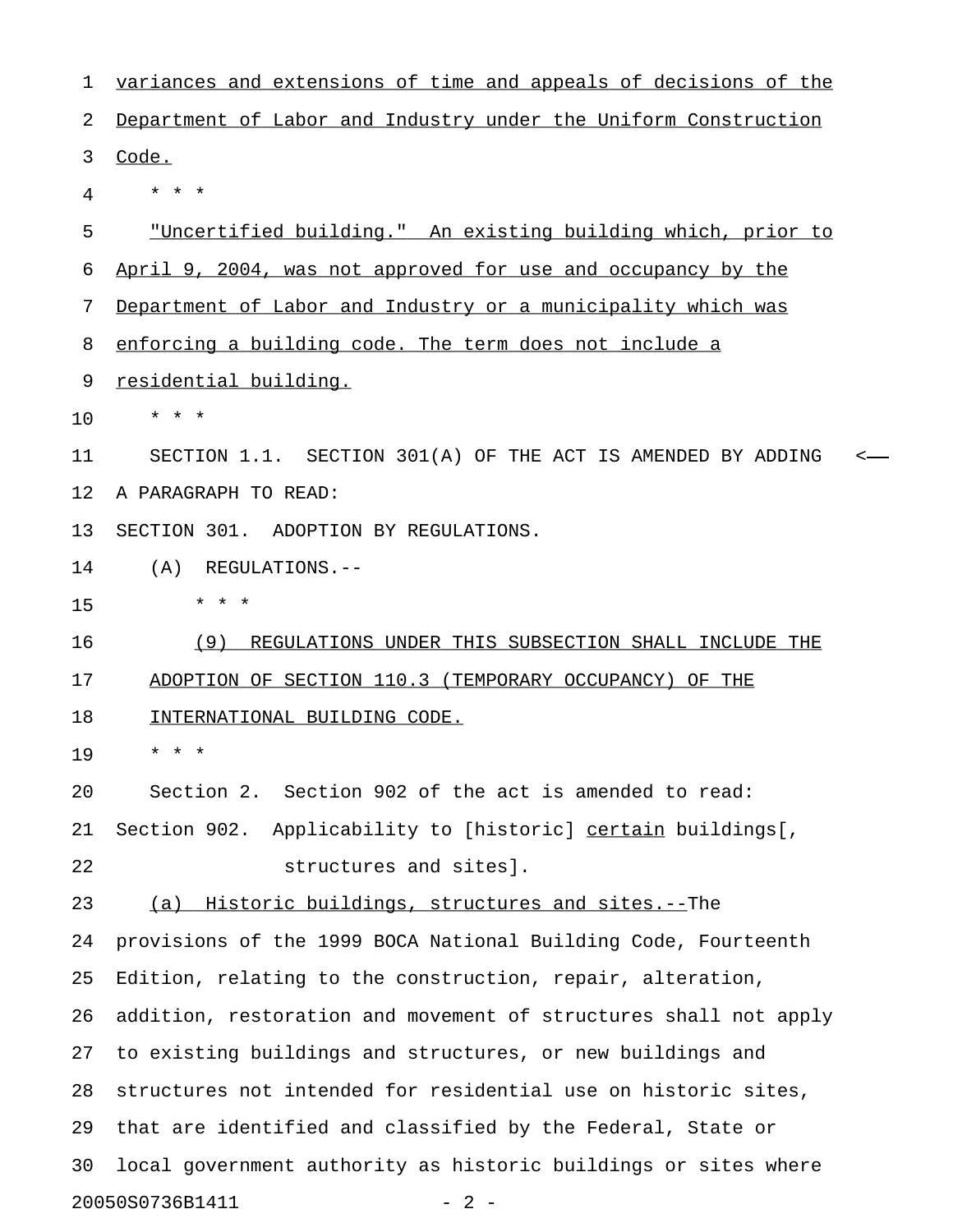1 such buildings and structures are judged by the code official to 2 be safe and in the interest of public health, safety and 3 welfare.

| $\overline{4}$ | Uncertified buildings under department's jurisdiction.--<br>(b) |
|----------------|-----------------------------------------------------------------|
| 5              | Subject to subsection (d), all of the following apply to a      |
| 6              | building subject to the jurisdiction of the department:         |
| 7              | (1) The department shall issue a certificate of                 |
| 8              | occupancy to an uncertified building if that building meets     |
| 9              | the requirements of this subsection, unless the department      |
| 10             | deems the building to be unsafe because of inadequate means     |
| 11             | of egress, inadequate light and ventilation, fire hazards or    |
| 12             | other dangers to human life or to public welfare.               |
| 13             | (2) An uncertified building shall comply with the               |
| 14             | following:                                                      |
| 15             | Maximum story height, minimum allowable<br>(i)                  |
| 16             | construction type based on floor area, vertical opening         |
| 17             | and shaft protection, means of egress requirements of the       |
| 18             | International Building Code pertaining to minimum number        |
| 19             | of exits, maximum travel distances to exits, means of           |
| 20             | egress illumination, minimum egress widths and heights          |
| 21             | for exit doors, exit stairs, exit ramps and exit                |
| 22             | corridors. Waivers shall be as follows:                         |
| 23             | (A) The department may waive requirements for                   |
| 24             | minimum egress widths and heights for exits, exit               |
| 25             | access doors, exit ramps and exit corridors if the              |
| 26             | department determines that any nonconforming openings           |
| 27             | provide sufficient width and height for building                |
| 28             | occupants to pass through or egress the building.               |
| 29             | The department may waive any requirements<br>(B)                |
| 30             | under this subparagraph if:                                     |
|                | 20050S0736B1411<br>$-3 -$                                       |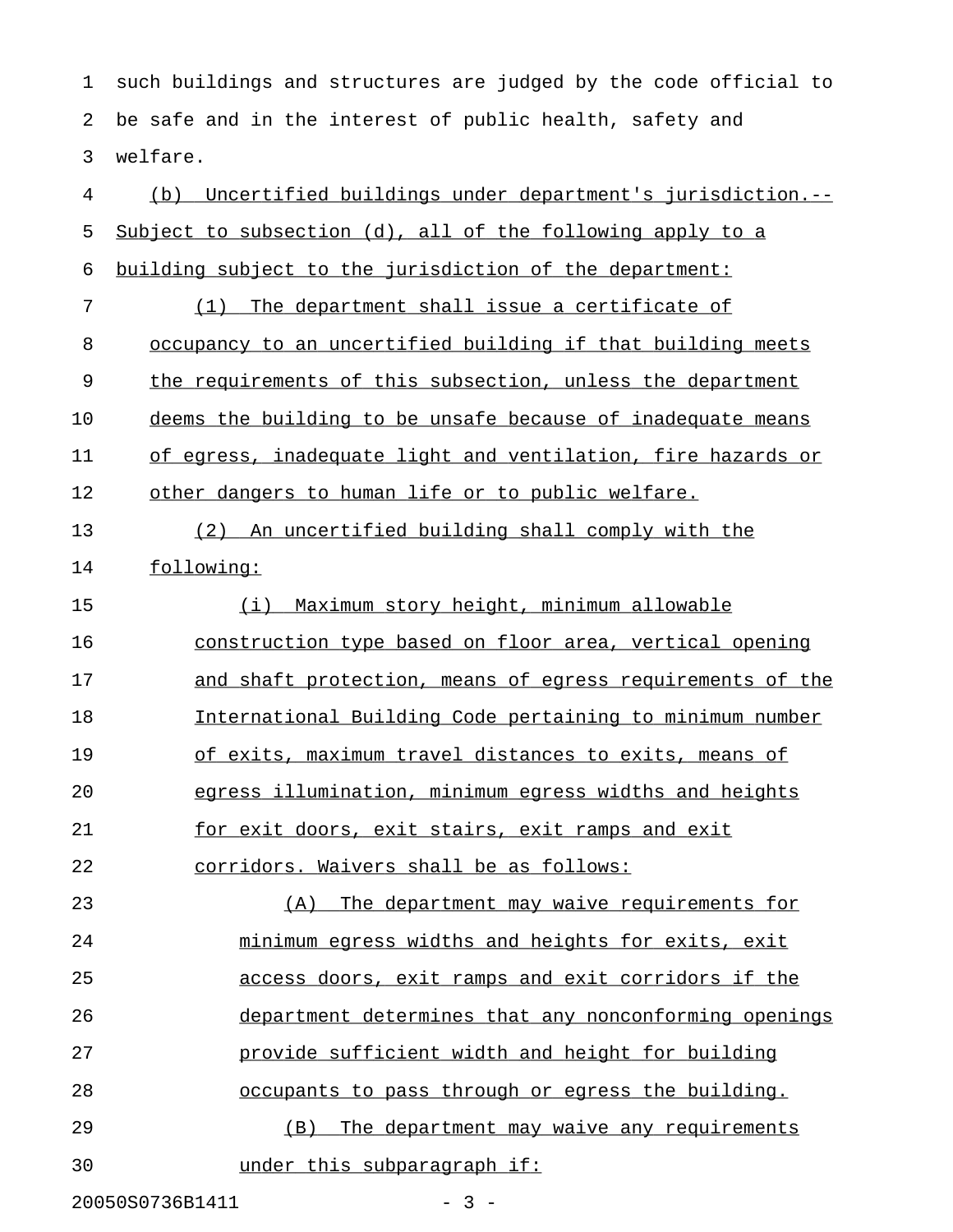1 1 and  $(I)$  the department determines a requirement 2 to be technically infeasible; or 3 and  $(II)$  the building owner demonstrates that 4 the building met the applicable egress 5 **1.2.5** requirements which existed under the act of April 6 27, 1927 (P.L.465, No.299), referred to as the 7 Fire and Panic Act. 8 (C) A waiver shall be documented on the 9 certificate of occupancy. 10 (ii) Fire safety requirements of the International 11 Building Code with respect to fire alarms, fire 12 extinguishers, heat and smoke detectors, automatic 13 sprinkler systems and occupancy and incidental use 14 separations. If the code requires that a building have 15 automatic sprinkler systems, the only buildings required 16 to install automatic sprinkler systems shall be those 17 buildings classified in use groups E (educational), H 18 (high-hazard), I (institutional), R-1 or R-2 19 (residential) and those buildings which have occupied 20 floors more than 75 feet above lowest level of fire 21 department access. Buildings in use groups R-1 and R-2 22 which do not have occupied floors more than 75 feet above 23 lowest level of fire department access may, instead of 24 installing automatic sprinkler systems, install hard-25 wired interconnected heat and smoke detectors located in 26 all lobbies, corridors, equipment rooms, storage rooms 27 and other spaces that are not normally occupied. If 28 construction began on a building prior to May 19, 1984, 29 there is no requirement for the installation of automatic 30 sprinkler systems under this subparagraph. If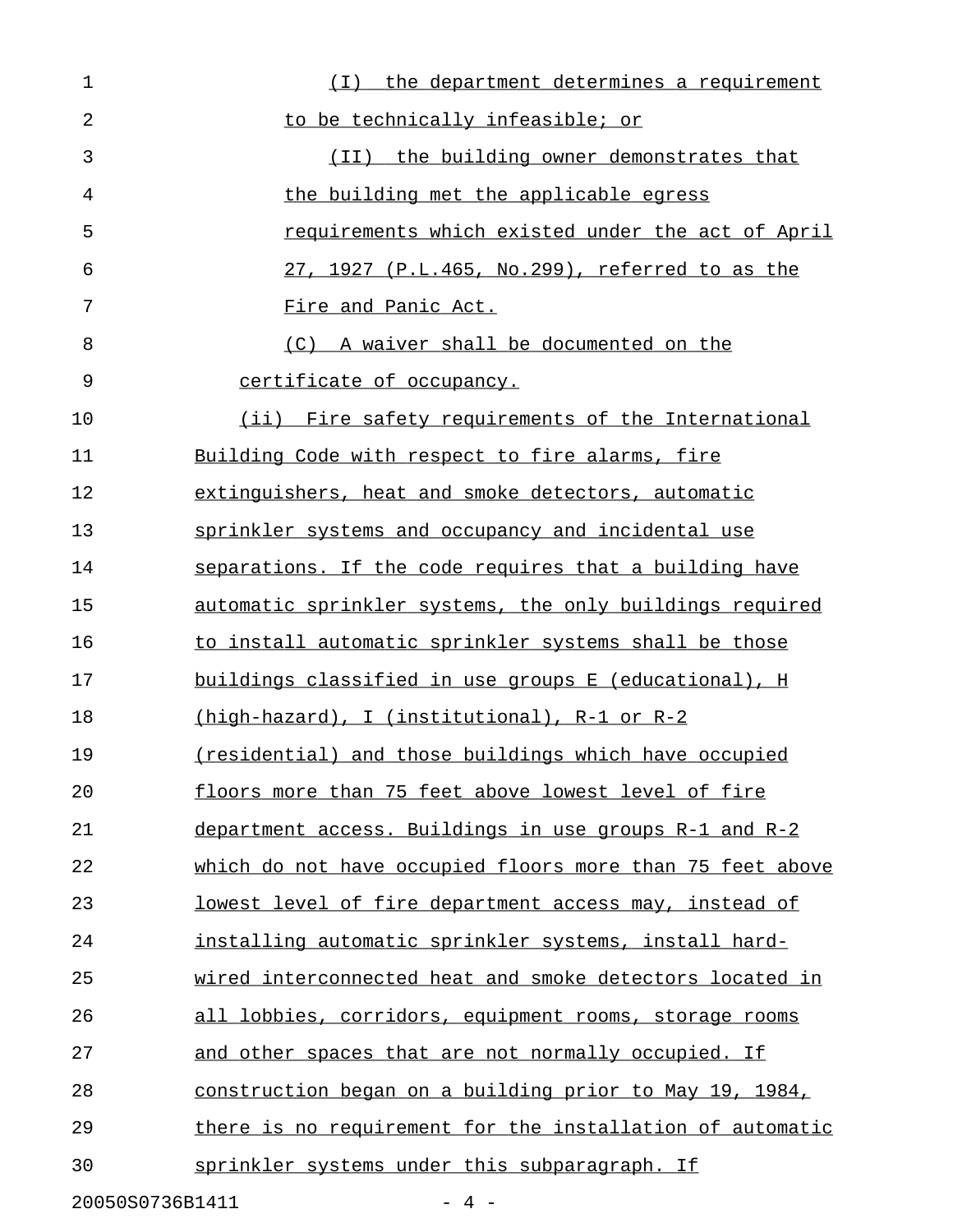| $\mathbf 1$ | construction of a building began after May 18, 1984,      |
|-------------|-----------------------------------------------------------|
| 2           | automatic sprinkler installation required under this      |
| 3           | subparagraph shall be completed within five years of the  |
| 4           | effective date of this subsection; or an occupancy permit |
| 5           | issued under this subsection shall be invalid. Waivers    |
| 6           | shall be as follows:                                      |
| 7           | The department may waive any requirements<br>(A)          |
| 8           | under this subparagraph if:                               |
| 9           | (I) the department determines a requirement               |
| 10          | to be technically infeasible; or                          |
| 11          | (II) the building owner demonstrates that                 |
| 12          | the building met the applicable fire safety               |
| 13          | requirements which existed under the Fire and             |
| 14          | Panic Act.                                                |
| 15          | (B) A waiver shall be documented on the                   |
| 16          | <u>certificate of occupancy.</u>                          |
| 17          | (iii) Accessibility requirements as follows:              |
| 18          | (A) If construction of a building began before            |
| 19          | September 1, 1965, no accessibility requirements          |
| 20          | shall be imposed.                                         |
| 21          | (B) If construction of a building began after             |
| 22          | August 31, 1965, and before February 18, 1989, and if     |
| 23          | the building was subject to the requirements of the       |
| 24          | former act of September 1, 1965 (P.L.459, No.235),        |
| 25          | entitled, "An act requiring that certain buildings        |
| 26          | and facilities adhere to certain principles,              |
| 27          | standards and specifications to make the same             |
| 28          | accessible to and usable by persons with physical         |
| 29          | handicaps, and providing for enforcement," it shall       |
| 30          | have:                                                     |
|             |                                                           |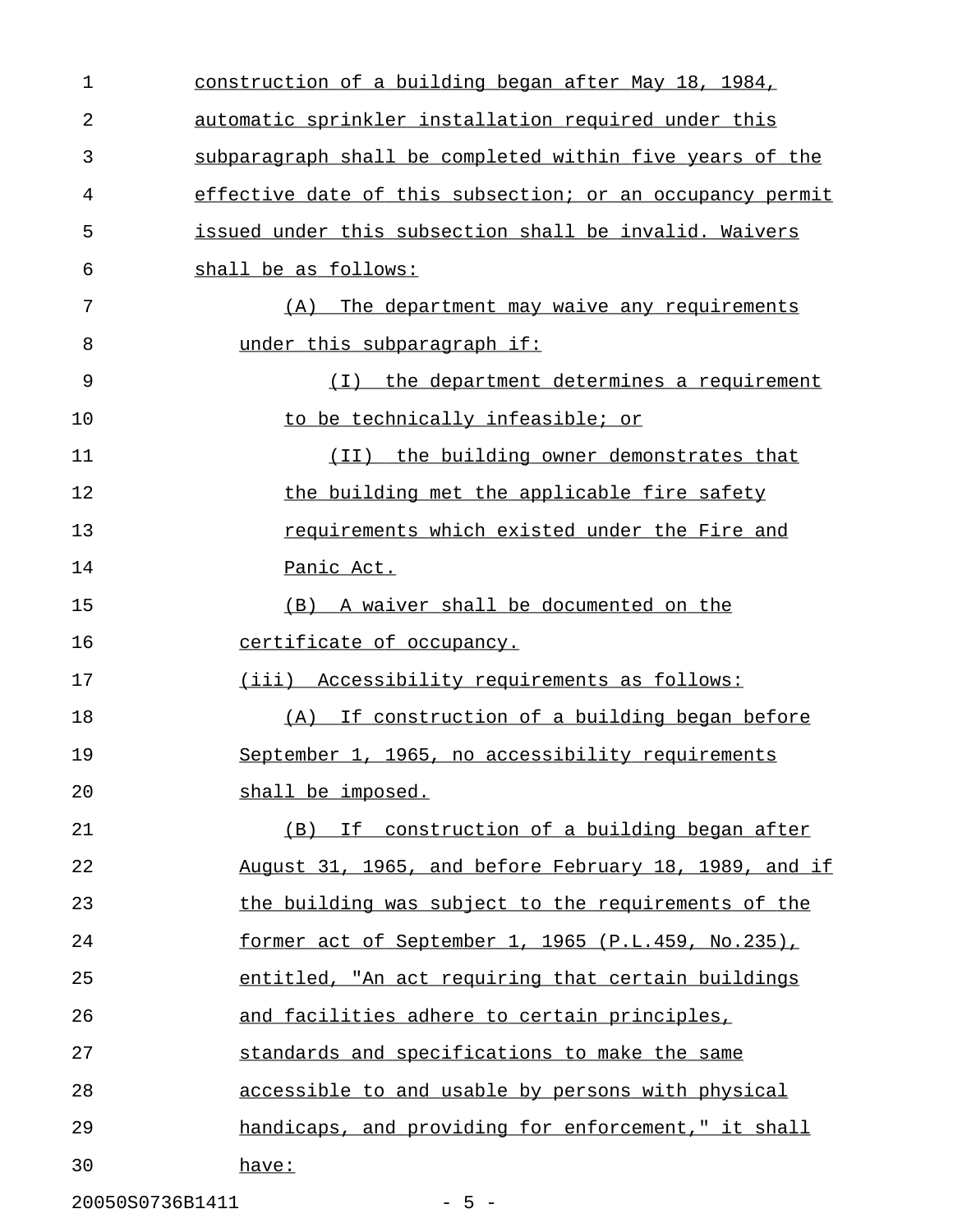| 1  | <u>at least one accessible entrance;</u><br>(T)              |
|----|--------------------------------------------------------------|
| 2  | (II) an accessible route from the accessible                 |
| 3  | entrance to any public spaces on the same level              |
| 4  | as the accessible entrance; and                              |
| 5  | (III) if toilet rooms are provided, at least                 |
| 6  | <u>one accessible toilet room for each sex or a</u>          |
| 7  | unisex toilet room, complying with the                       |
| 8  | accessibility requirements of the International              |
| 9  | Building Code.                                               |
| 10 | (C) If construction of the building began after              |
| 11 | February 17, 1989, all accessibility requirements of         |
| 12 | the International Building Code shall be met.                |
| 13 | (3) Structural requirements shall not be imposed, unless     |
| 14 | the department determines that the building or a portion of  |
| 15 | the building has defects which are dangerous as defined in   |
| 16 | the International Existing Building Code. The department may |
| 17 | impose only those requirements minimally necessary to remove |
| 18 | any danger to the building's occupants.                      |
| 19 | (4) A building owner may file an application for a           |
| 20 | variance from this subsection concerning accessibility with  |
| 21 | the advisory board under section 106. A building owner may   |
| 22 | file an application for a variance from this subsection      |
| 23 | concerning other standards. The application must be filed    |
| 24 | with the Industrial Board if any of the following apply:     |
| 25 | The building is located in a municipality where<br>(i)       |
| 26 | <u>the department has jurisdiction.</u>                      |
| 27 | (i)<br>The building is a State-owned building. As used       |
| 28 | in this subparagraph, the term "State-owned building"        |
| 29 | means a building owned or constructed for Commonwealth       |
| 30 | entities, consisting of the General Assembly; the Unified    |
|    | 20050S0736B1411<br>$-6-$                                     |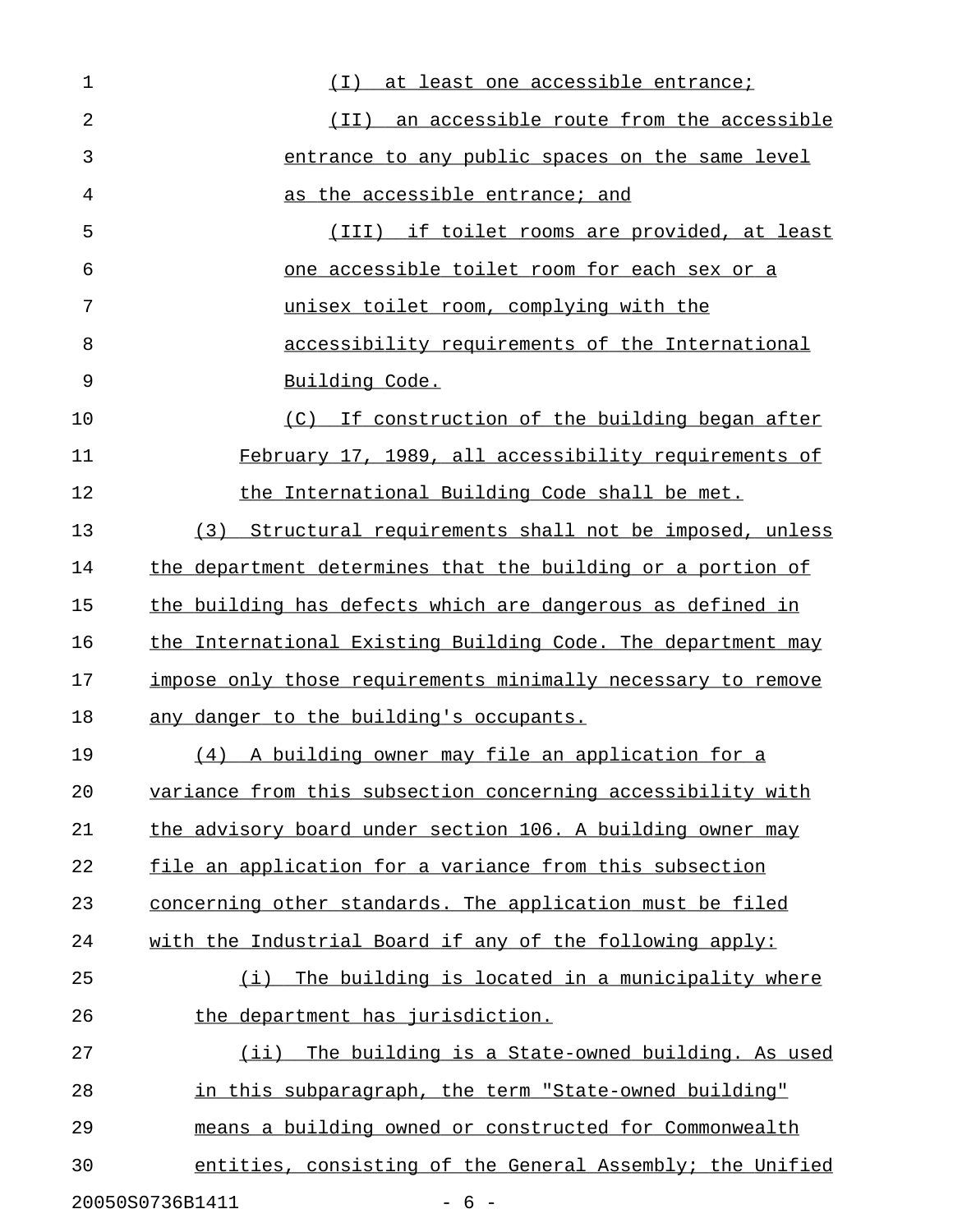| 1              | Judicial System; the Pennsylvania Higher Education           |
|----------------|--------------------------------------------------------------|
| $\overline{2}$ | Assistance Agency; an executive agency; an independent       |
| 3              | agency; and a State-affiliated entity or State-related       |
| 4              | institution, as defined in 62 Pa.C.S. § 103 (relating to     |
| 5              | definitions).                                                |
| 6              | (5) A building subject to this subsection shall be           |
| 7              | permitted to maintain its current occupancy as long as the   |
| 8              | owner demonstrates reasonable efforts to comply with this    |
| 9              | subsection.                                                  |
| 10             | An uncertified building which was built before April<br>(6)  |
| 11             | 27, 1927, shall be deemed a certified building for purposes  |
| 12             | of this act.                                                 |
| 13             | (c) Uncertified buildings over which the department does not |
| 14             | have jurisdiction.--                                         |
| 15             | (1) A construction code official shall issue a               |
| 16             | certificate of occupancy to an uncertified building if it    |
| 17             | meets the requirements of the latest version of the          |
| 18             | International Existing Building Code or Chapter 34 of the    |
| 19             | International Building Code, and the construction code       |
| 20             | official shall utilize the code for the municipality which,  |
| 21             | in his professional judgment, he deems to best apply.        |
| 22             | (2) A construction code official may deny the issuance       |
| 23             | of a certificate of occupancy if the official deems that a   |
| 24             | building is unsafe because of inadequate means of egress,    |
| 25             | inadequate lighting and ventilation, fire hazards or other   |
| 26             | dangers to human life or to public welfare.                  |
| 27             | (3) A municipality subject to this subsection may            |
| 28             | utilize the standards of subsection (b) for the issuance of  |
| 29             | certificates of occupancy to uncertified buildings by        |
| 30             | adopting an ordinance adopting the standards of issuance     |
|                | 20050S0736B1411<br>$-7-$                                     |